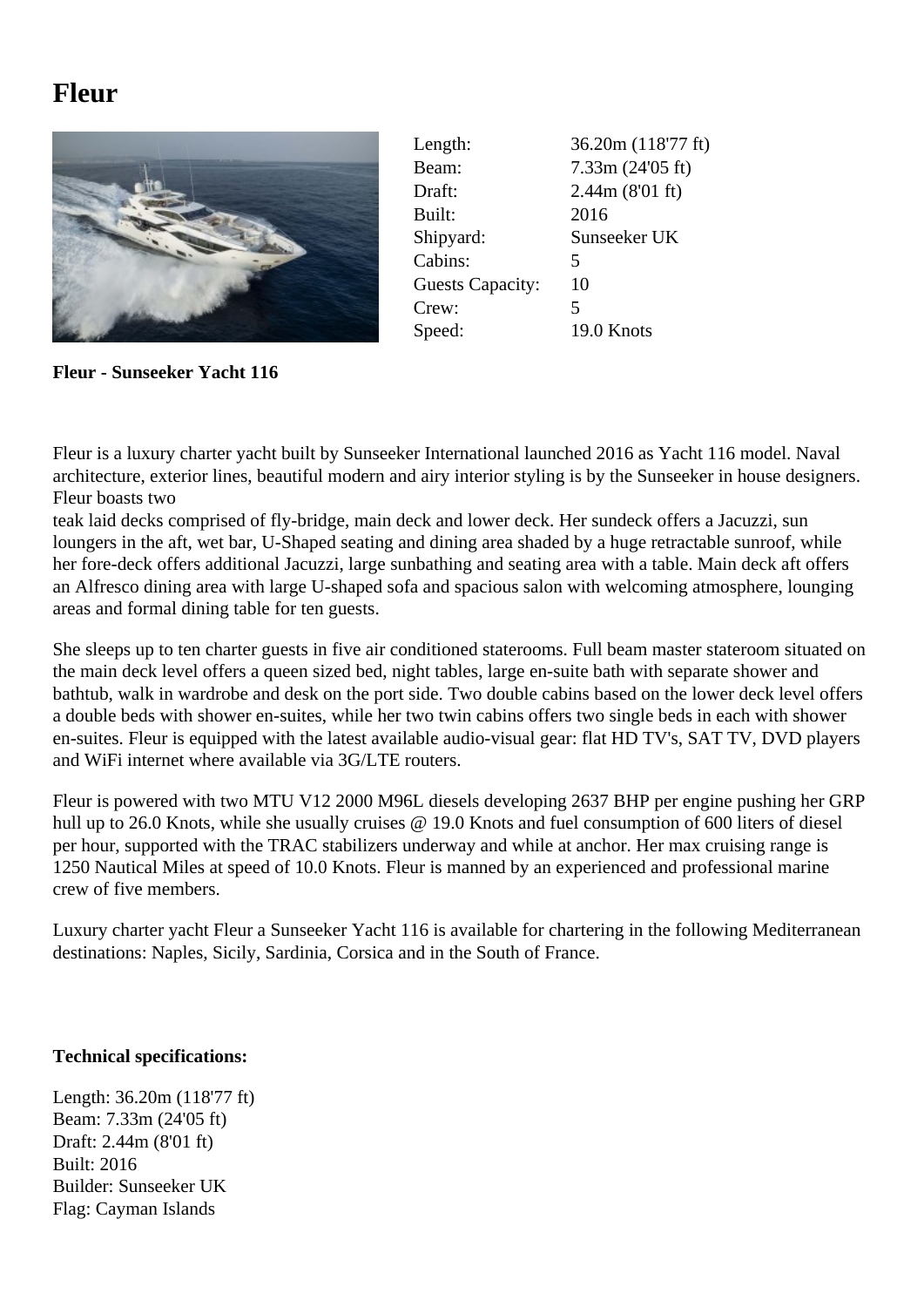Exterior designer: Sunseeker in house Interior designer: Sunseeker in house Type: Planing motor yacht Classification: RINA GT: 243 T Hull material: GRP Superstructure: GRP Engines: 2 x 2637 BHP - MTU V12 2000 M96L Generators: 2 x 55 kW Fuel consumption: 600 liters/hr Fuel capacity: 19.400 liters Fresh water capacity: 4000 liters + RO Water Maker Bow thruster: Yes 63 kW Stabilizers: Yes Trac Star @ anchor and underway Air condition: Yes Maximum speed: 26.0 knots Cruising speed: 19.0 knots Range: 1.250 NM @ 10.0 Knots of cruise speed Cabins: 5 (3 x double, 2 x twin cabins) Guests: 10 Crew: 5 WiFi 3G/LTE 2 x Jacuzzi

Tender and sea toys:

1 x Williams Jet Tender 625 with 260 BHP Yanmar engine 2 x Stand up paddle boards - Wake surfs 2 x Jet skis Sea Doo 4 x Sea Bobs Kayaks Fly board Wake board Knee board Water skis Snorkeling gear Tow able toys RYA water sports center Swimming platform

Images